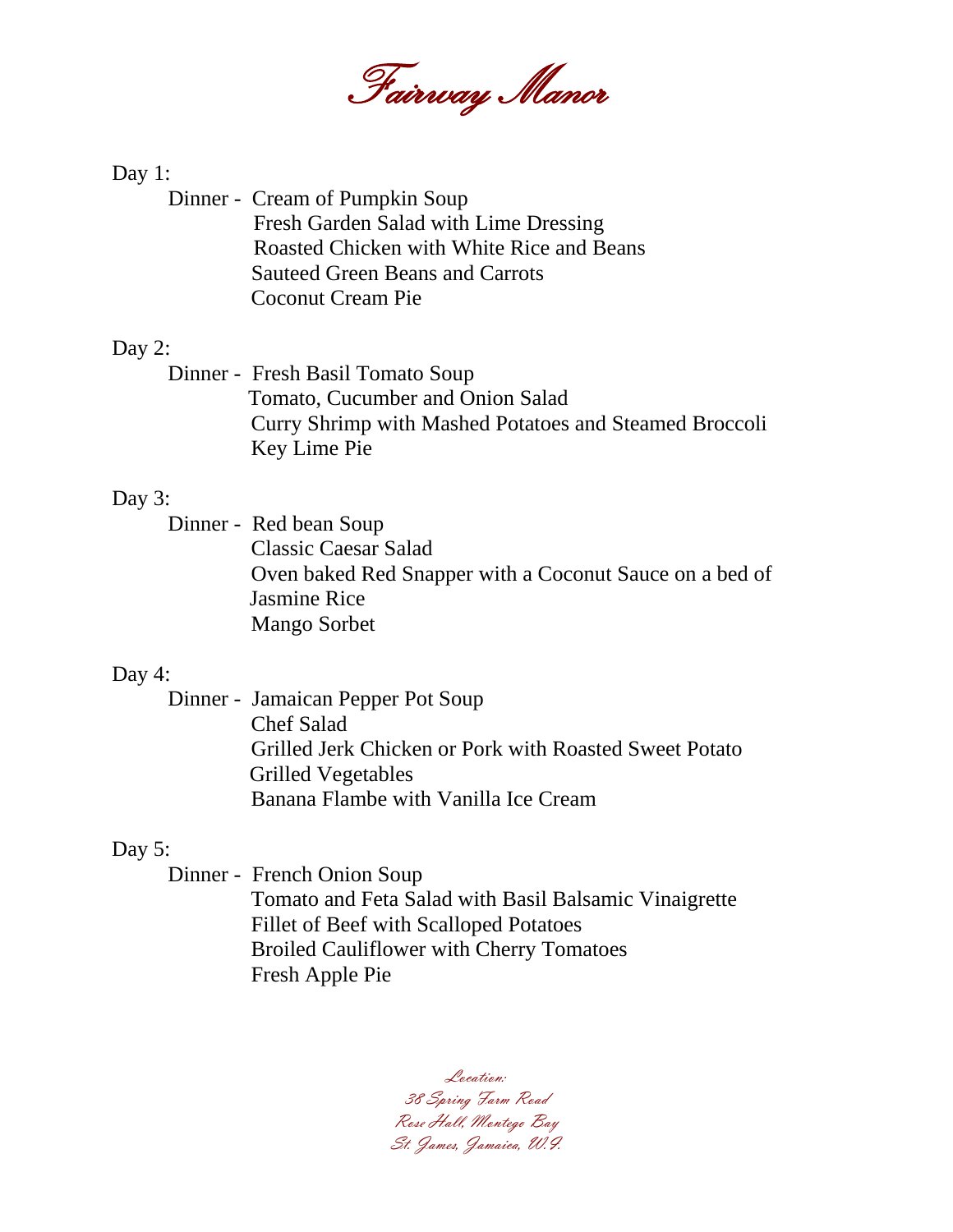

Day 6:

Dinner - Cream of Corn Soup Green Salad with Thousand Island Dressing Mushroom and Cream Cheese Stuffed Chicken Breast Rosemary Potatoes Roasted Vegetables Chocolate Mousse

#### Day 7:

Dinner - Conch Chowder Spicy Bean Salad Grilled Caribbean Lobster (when in season) Mashed Potatoes with Orange Chili Butter Green Beans and Onions Crème Brulee

#### Day 8:

Dinner - Calaloo Soup

 Heart of Palm Salad with Red Onions and Feta Cheese in a Pineapple Poppy Seed Dressing Linguine with Shell Fish (Shrimp, Lobster, Scallops) in a Light Tomato Cream Sauce Cheese Cake with Tropical Fruit

#### Day 9:

Dinner - Hot and Sour Soup

 Caprese Salad (Tomato, Mozzarella and Basil) with Olive Oil and Balsamic Vinegar Jamaican Escoveitch Fish with Pickled Vegetables Fried Plantains Banana Crepe with Chocolate Sauce

Location: 38 Spring Farm Road Rose Hall, Montego Bay St. James, Jamaica, W.I.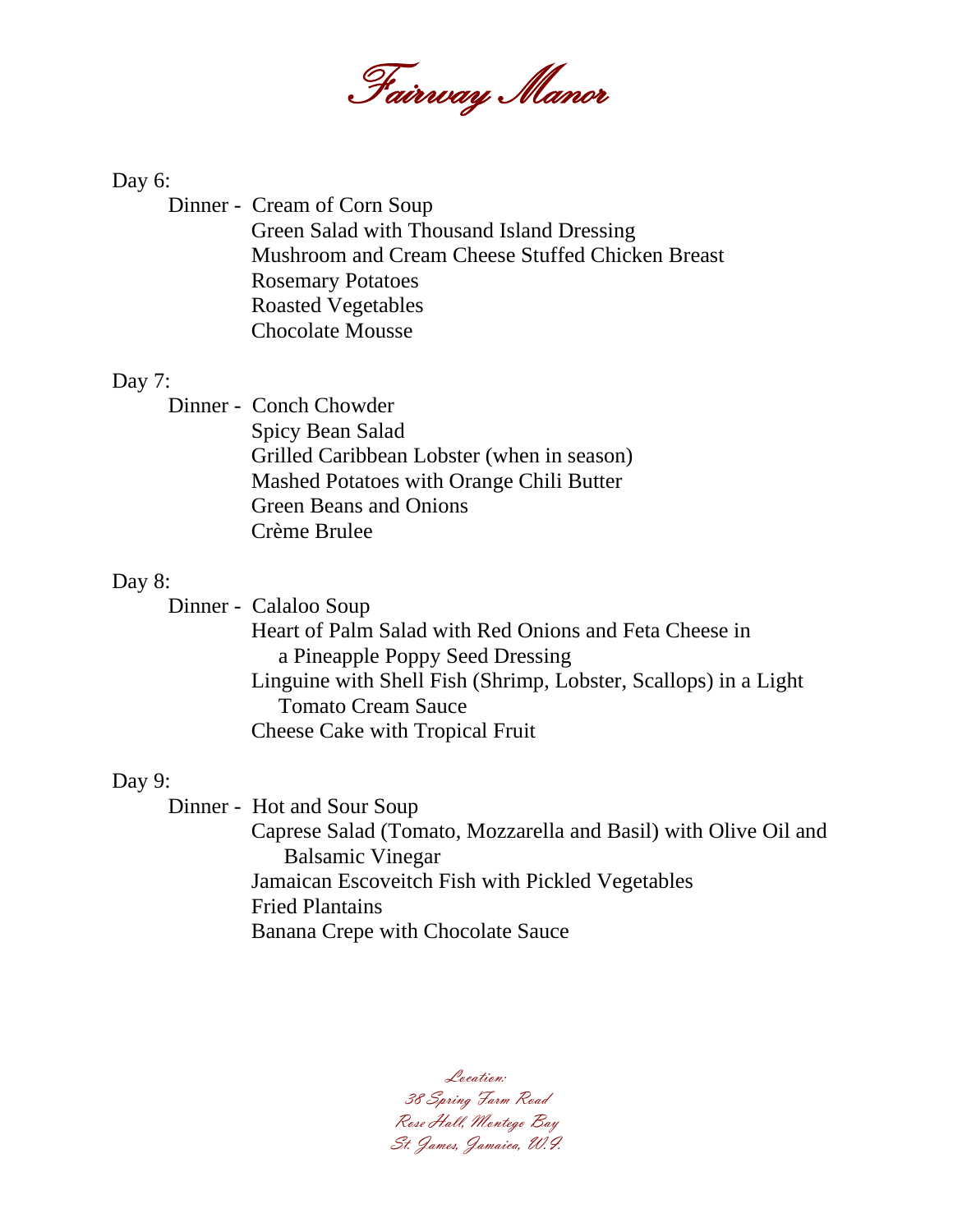

## Breakfasts:

Scrambled Eggs with Bacon Baked Eggs with Ham or Bacon and Toast Fried Egg on Toast with Sausages Poached Eggs with Sausage and Hash Browns Ackee, and Salt Fish with Fried Dumplings Spinach Cheese Omelet Pancake or Waffles or French Toast Hot or Cold Cereals Bagels, Toast

Coffee, Tea, Juices, Milk, Hot Chocolate

## Lunches:

Croissant with Grilled Fish or Jerk Chicken Breast Escoveitch Fish with Festival Fried Rice with Vegetables and Shrimp or Chicken Sweet and Sour Chicken Spaghetti with Tomato or Meat Sauce Hamburger or Hot Dog Club Sandwich BLT with French Fries Tuna Grilled Cheese Peanut Butter and Jelly Sandwich Macaroni and Cheese

## Salads:

Potato Salad with Grilled Chicken Pasta with Tuna Fresh Garden Salad Fresh Fruit Salad

Location: 38 Spring Farm Road Rose Hall, Montego Bay St. James, Jamaica, W.I.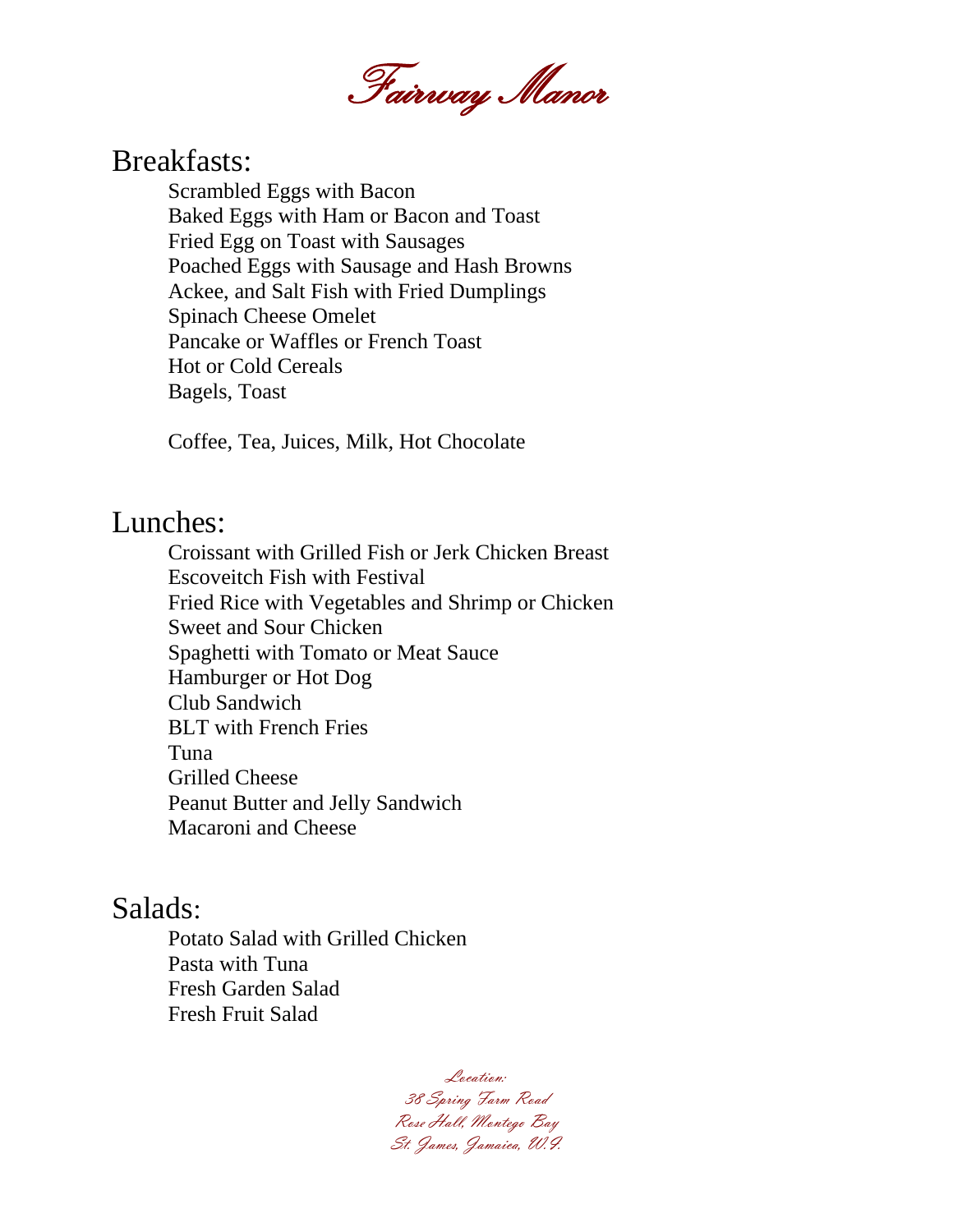

### Soups:

Gazpacho French Onion Soup Cream of Pumpkin Tomato Soup Red Bean Soup Jamaican Pepper Pot Cream of Corn Conch Chowder Calaloo Soup Hot and Sour Soup Chicken Vegetable Soup Chilled Cucumber Soup

## Dinners:

Roasted Chicken with White Rice and Beans Curry Shrimp with Mashed potatoes and Steamed Broccoli Oven Baked Red Snapper with a Coconut Sauce on a bed of Jasmine Rice Fillet of Beef with Scalloped Potatoes Jamaican Escoveitch Fish with Pickled Vegetables Linguine with Shell Fish (Shrimp, Lobster, Scallops) in a Light Tomato Cream Sauce Grilled Caribbean Lobster (when in season) Mushroom and Cream Cheese Stuffed Chicken Breast Sweet and Sour Chicken Herb Crusted Snapper with Mango Salsa BBQ Jerk Shrimp Skewers with Light Jerk Sauce Yellowtail Snapper stuffed with Vegetables Southern Fried Chicken Jerk Chicken or Pork Curried Goat Oxtail and Beans

> Location: 38 Spring Farm Road Rose Hall, Montego Bay St. James, Jamaica, W.I.